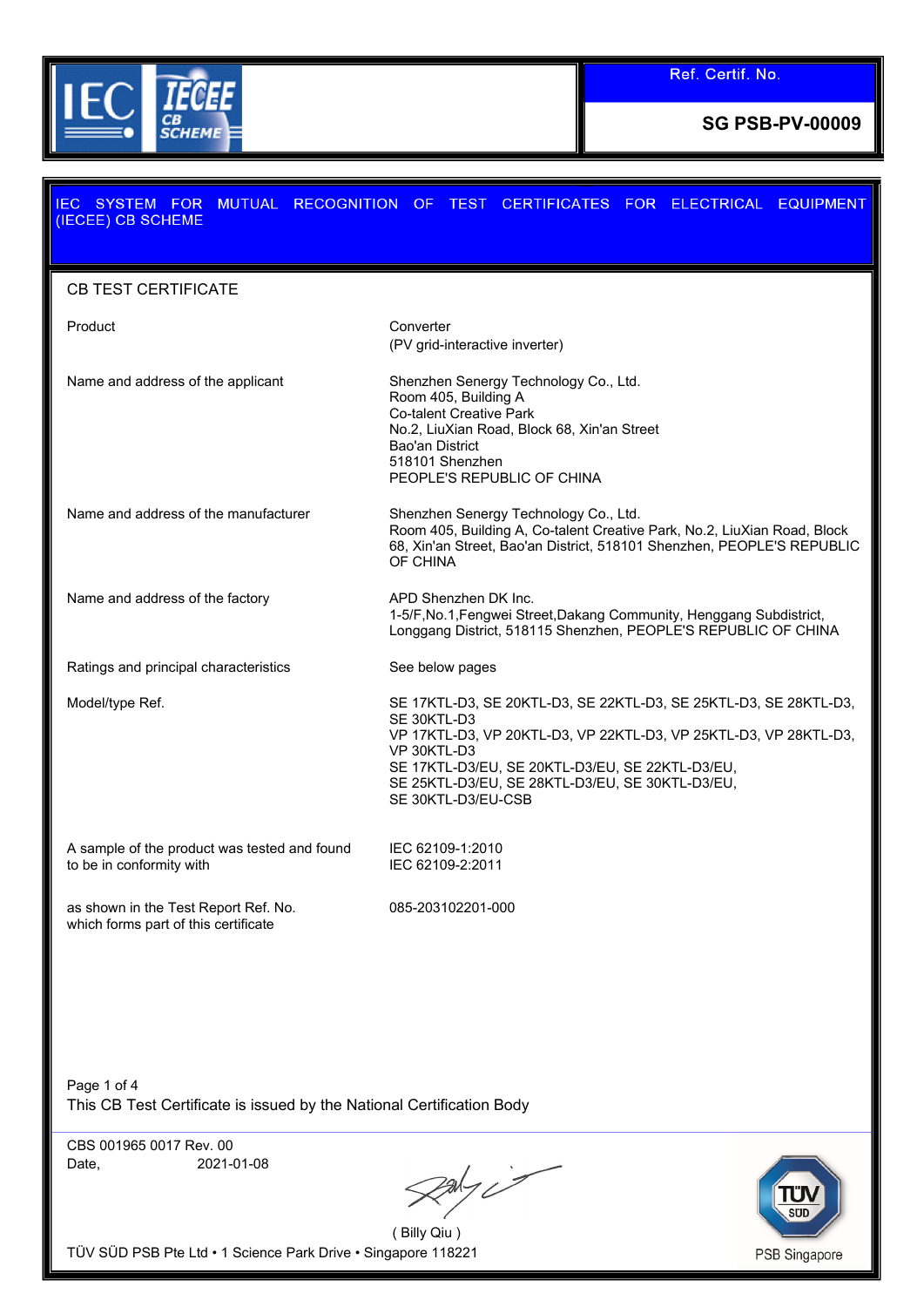

#### MUTUAL RECOGNITION OF TEST CERTIFICATES FOR ELECTRICAL EQUIPMENT **EC SYSTEM FOR** (IECEE) CB SCHEME

Trade mark (Image)

# Eenergy

Ratings and principal characteristics (continued)

| Model:                                        | SE 17KTL-<br>D <sub>3</sub> | SE 20KTL-<br>D3            | SE 22KTL-<br>D <sub>3</sub> | SE 25KTL-<br>D3            | SE 28KTL-<br>D3            | SE 30KTL-<br>D <sub>3</sub> |
|-----------------------------------------------|-----------------------------|----------------------------|-----------------------------|----------------------------|----------------------------|-----------------------------|
| Maximum rated d.c.<br>input voltage           | 1000 Vd.c.                  | 1000 Vd.c.                 | 1000 Vd.c.                  | 1000 Vd.c.                 | 1000 Vd.c.                 | 1000 Vd.c.                  |
| PV input operating<br>voltage range           | 180 - 1000<br>Vd.c.         | 180 - 1000<br>Vd.c.        | 180 - 1000<br>Vd.c.         | 180 - 1000<br>Vd.c.        | 180 - 1000<br>Vd.c.        | 180 - 1000<br>Vd.c.         |
| Maximum operating PV<br>input current         | $25 \times 2$ Ad.c.         | $25 \times 2$ Ad.c.        | $25 \times 2$ Ad.c.         | $37.5 \times 2$ Ad.c.      | $37.5 \times 2$ Ad.c.      | $37.5 \times 2$ Ad.c.       |
| Maximum total PV array<br>s-c current         | $30 \times 2$ Ad.c.         | $30 \times 2$ Ad.c.        | $30 \times 2$ Ad.c.         | $42 \times 2$ Ad.c.        | $42 \times 2$ Ad.c         | $42 \times 2$ Ad.c          |
| a.c. output voltage                           | 3N/PE~<br>230/400<br>Va.c.  | 3N/PE~<br>230/400<br>Va.c. | 3N/PE~<br>230/400<br>Va.c.  | 3N/PE~<br>230/400<br>Va.c. | 3N/PE~<br>230/400<br>Va.c. | 3N/PE~<br>230/400<br>Va.c.  |
| Nominal a.c. output<br>frequency              | 50/60 Hz                    | 50/60 Hz                   | 50/60 Hz                    | 50/60 Hz                   | 50/60 Hz                   | 50/60 Hz                    |
| Maximum continuous<br>a.c. output current     | 28,3 Aa.c.                  | 33,5 Aa.c.                 | 35 Aa.c.                    | 40 Aa.c.                   | 45 Aa.c.                   | 48 Aa.c.                    |
| Nominal output active<br>power P <sub>n</sub> | 17 kW                       | 20 kW                      | 22 kW                       | 25 kW                      | 28 kW                      | 30 kW                       |
| Power factor                                  | $0,8$ ind. $-0,8$<br>cap.   | $0.8$ ind. $-0.8$<br>cap.  | $0,8$ ind. $-0,8$<br>cap.   | $0,8$ ind. $-0,8$<br>cap.  | $0.8$ ind. $-0.8$<br>cap.  | $0,8$ ind. $-0,8$<br>cap.   |
| <b>Protection class</b>                       |                             |                            |                             |                            |                            |                             |

Page 2 of 4 This CB Test Certificate is issued by the National Certification Body

CBS 001965 0017 Rev. 00 Date, 2021-01-08

Alyci

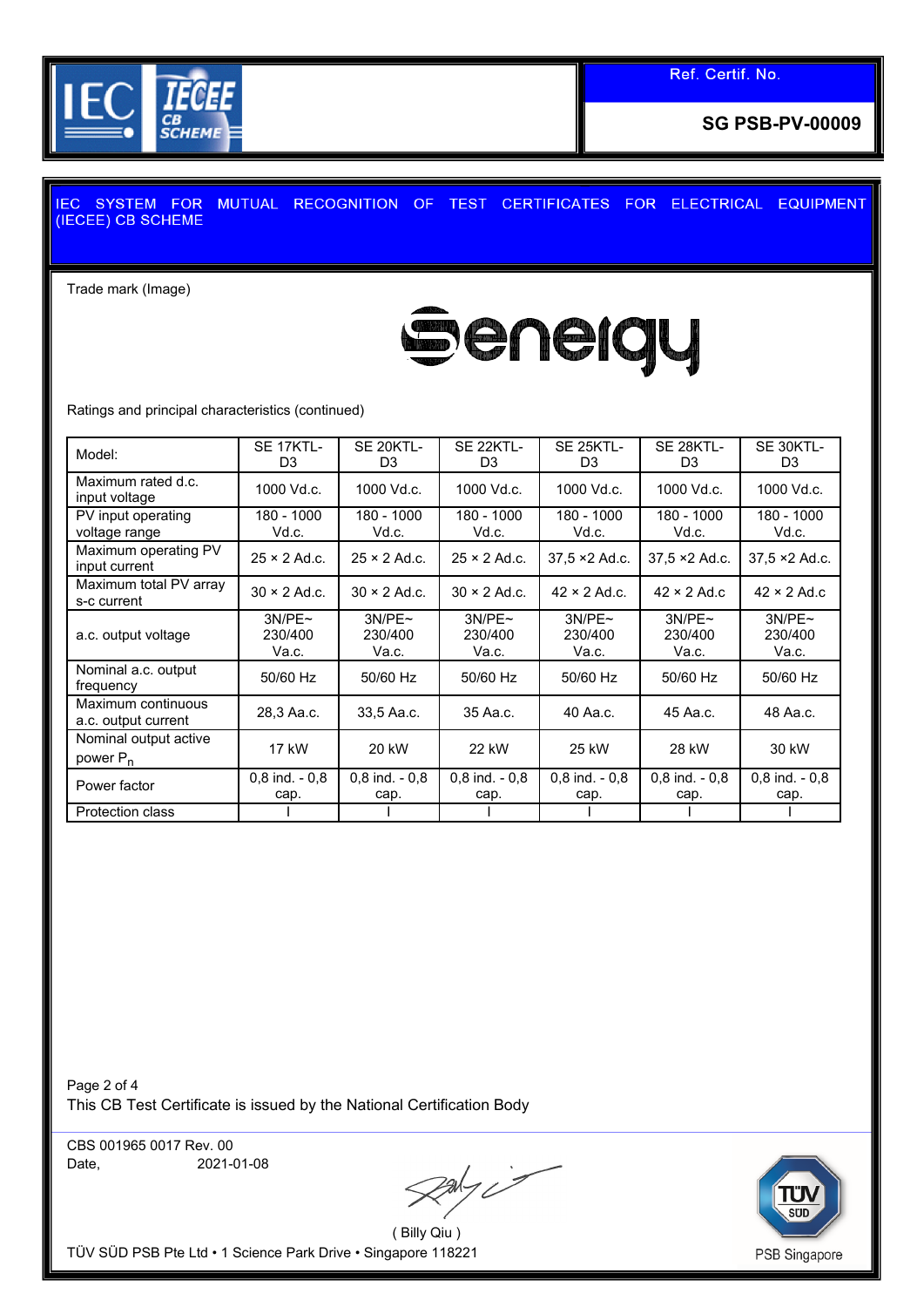



## IEC SYSTEM FOR MUTUAL RECOGNITION OF TEST CERTIFICATES FOR ELECTRICAL EQUIPMENT<br>(IECEE) CB SCHEME

| Model:                                    | VP 17KTL-           | VP 20KTL-           | VP 22KTL-           | <b>VP 25KTL-</b>      | VP 28KTL-             | VP 30KTL-             |
|-------------------------------------------|---------------------|---------------------|---------------------|-----------------------|-----------------------|-----------------------|
|                                           | D <sub>3</sub>      | D3                  | D3                  | D3                    | D3                    | D3                    |
| Maximum rated d.c.<br>input voltage       | 1000 Vd.c.          | 1000 Vd.c.          | 1000 Vd.c.          | 1000 Vd.c.            | 1000 Vd.c.            | 1000 Vd.c.            |
| PV input operating                        | 180 - 1000          | 180 - 1000          | 180 - 1000          | 180 - 1000            | 180 - 1000            | 180 - 1000            |
| voltage range                             | Vd.c.               | Vd.c.               | Vd.c.               | Vd.c.                 | Vd.c.                 | Vd.c.                 |
| Maximum operating PV<br>input current     | $25 \times 2$ Ad.c. | $25 \times 2$ Ad.c. | $25 \times 2$ Ad.c. | $37,5 \times 2$ Ad.c. | $37.5 \times 2$ Ad.c. | $37.5 \times 2$ Ad.c. |
| Maximum total PV array<br>s-c current     | $30 \times 2$ Ad.c. | $30 \times 2$ Ad.c. | $30 \times 2$ Ad.c. | $42 \times 2$ Ad.c.   | $42 \times 2$ Ad.c    | $42 \times 2$ Ad.c    |
|                                           | 3N/PE~              | 3N/PE~              | 3N/PE~              | 3N/PE~                | 3N/PE~                | 3N/PE~                |
| a.c. output voltage                       | 230/400             | 230/400             | 230/400             | 230/400               | 230/400               | 230/400               |
|                                           | Va.c.               | Va.c.               | Va.c.               | Va.c.                 | Va.c.                 | Va.c.                 |
|                                           |                     |                     |                     |                       |                       |                       |
| Nominal a.c. output<br>frequency          | 50/60 Hz            | 50/60 Hz            | 50/60 Hz            | 50/60 Hz              | 50/60 Hz              | 50/60 Hz              |
| Maximum continuous<br>a.c. output current | 28,3 Aa.c.          | 33,5 Aa.c.          | 35 Aa.c.            | 40 Aa.c.              | 45 Aa.c.              | 48 Aa.c.              |
| Nominal output active                     | 17 kW               | 20 kW               | 22 kW               | 25 kW                 | 28 kW                 | 30 kW                 |
| power $P_n$                               |                     |                     |                     |                       |                       |                       |
| Power factor                              | $0.8$ ind. $-0.8$   | $0.8$ ind. $-0.8$   | $0.8$ ind. $-0.8$   | $0.8$ ind. $-0.8$     | $0.8$ ind. $-0.8$     | $0,8$ ind. $-0,8$     |
|                                           | cap.                | cap.                | cap.                | cap.                  | cap.                  | cap.                  |
| <b>Protection class</b>                   |                     |                     |                     |                       |                       |                       |

Page 3 of 4 This CB Test Certificate is issued by the National Certification Body

CBS 001965 0017 Rev. 00 Date, 2021-01-08

Party it